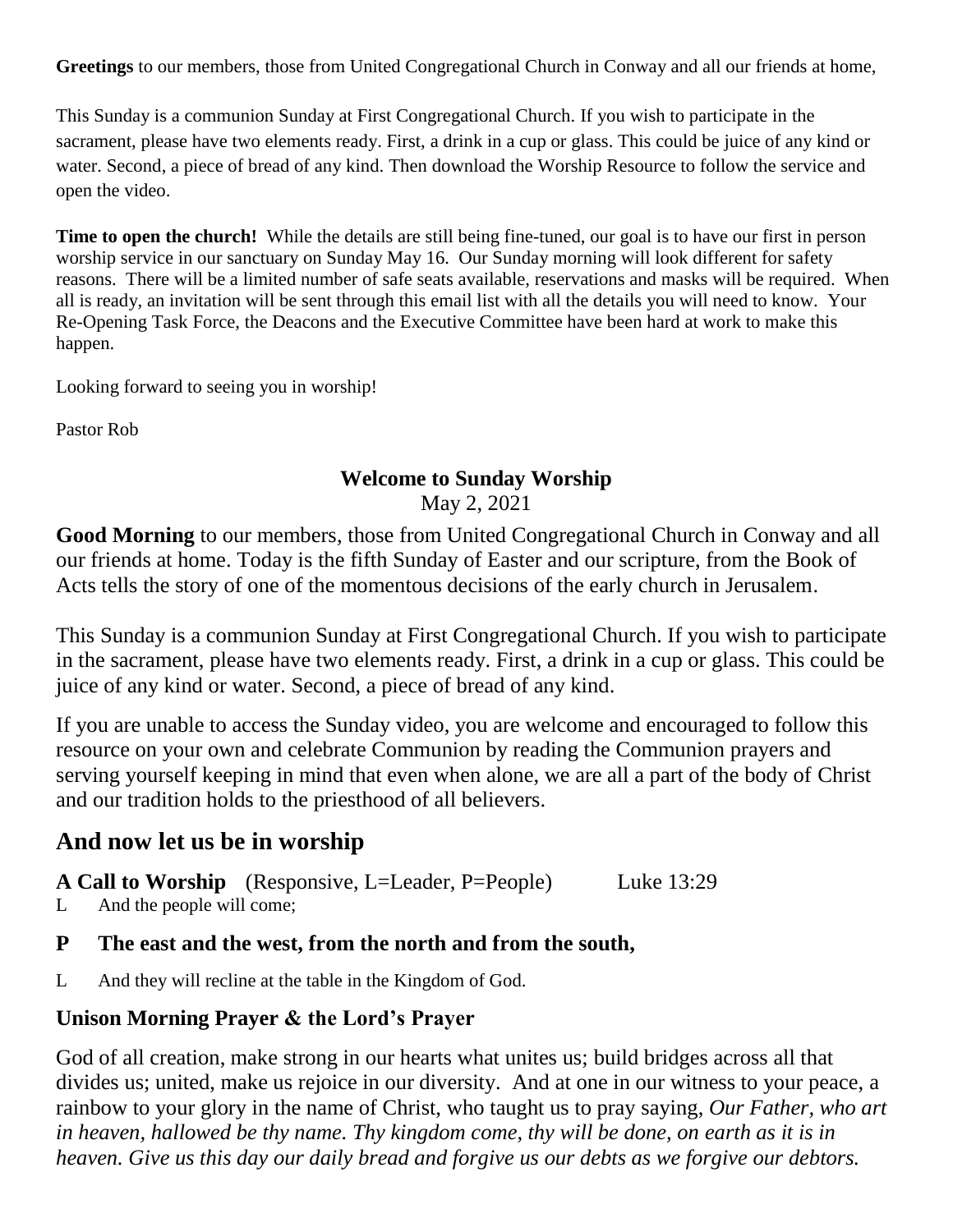*And lead us not into temptation but deliver us from evil. For thine is the kingdom and the power and the glory forever. Amen.*

# **Morning Prayers**

Our prayers this morning are ones of thanksgiving for the rich diversity in God's creation and our desire to welcome everyone to live in abundance within it. We are thankful that this invitation includes a seat at Christ's Table.

Loving God, who sets a table in our sight, who invites us, each and every one, the young and the old, the exuberant and the despairing, children, women and men, the lost and lone, the gifted and the struggling, each and every one, to this table of grace where you are continually creating a new thing by the power of your Holy Spirit. Grant us table manners full of your love and directed by your hospitality, that we may welcome, befriend, and care for all who we meet along life's pathways, and especially those with whom we break your bread, and share your cup. Like our ancestors before us, we enjoy the bounties of the table of your creation, intended for all the people of the earth, from the food we eat to the air we breathe, from the sights of splendor, of beach and mountain, forest and glen, backyard roses and highway wildflowers, that we drink in with our eyes, to the overflowing streams of love, compassion and tender moments that fill our hearts and quench our thirsty souls. As much as we offer our gratitude of all we enjoy, we step back and we sense our own awkwardness, as we note that while we are blessed in these ways, so many of your children are not. So many go without and struggle through each and every day, so many are hungry, thirsty, so many are parched of soul and exhausted of spirit. They too are invited to your table, and from our faithfulness, grant us your grace to assist in their arrival to your banquet hall and in their seating. Gracious God, in humility, move us to be enthusiastic in our generosity. Bring us out of the wilderness of hardness of heart, into the land of joyous ministry in Christ's name. May we be your hands, your feet, may we embrace the vision of your new realm where all are seated at your table of blessing, Of food and drink of healing and forgiveness, Of wholeness in you and in your Christ. We offer these our prayers in this time of peaceful meditation. (personal prayer and meditation time) Gracious God, who sets a table in our sight, who invited us all to your bounty, hear these our prayers as we offer them in the name of Jesus. Amen

# **Scripture Reading:** Acts 10:34-48

The first significant conflict within the new Christian community in Jerusalem concerned who could be a Christian and who could not. On one side were those who believed only Jews were able to accept Jesus as Lord and Savior and become a member of the church. If a non-Jew wished entrance into the community of faith, that person would need to convert to Judaism first and then come to Christ. On the other side were those who believed non- Jews could be baptized into the community of faith without becoming Jewish first. Today's lesson recalls one of the major events that opened the doors of the church to all who desired to be Christian.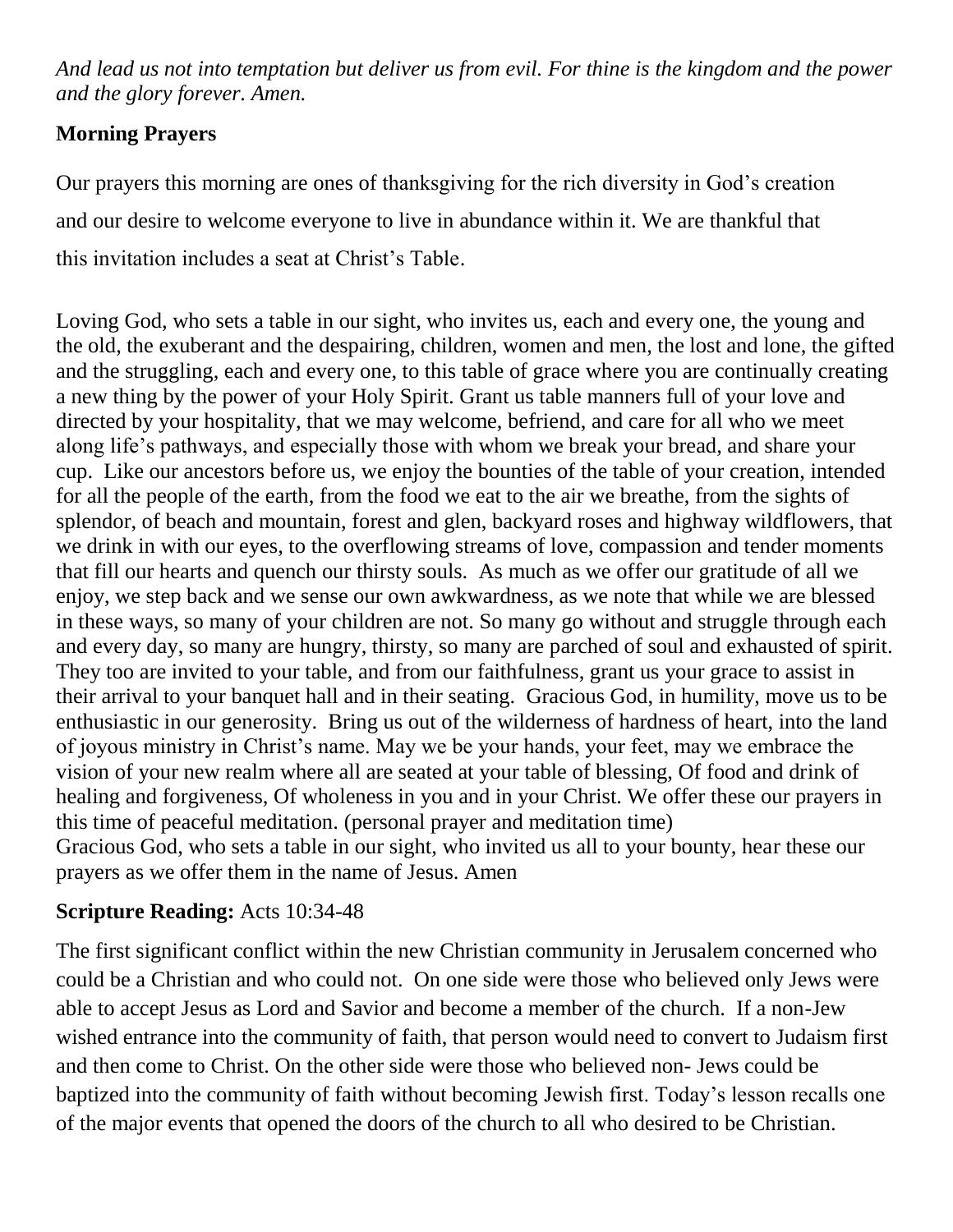*Then Peter began to speak to them: "I truly understand that God shows no partiality, but in every nation anyone who fears him and does what is right is acceptable to him. You know the message he sent to the people of Israel, preaching peace by Jesus Christ—he is Lord of all. That message spread throughout Judea, beginning in Galilee after the baptism that John announced: how God anointed Jesus of Nazareth with the Holy Spirit and with power; how he went about doing good and healing all who were oppressed by the devil, for God was with him. We are witnesses to all that he did both in Judea and in Jerusalem. They put him to death by hanging him on a tree; but God raised him on the third day and allowed him to appear, not to all the people but to us who were chosen by God as witnesses, and who ate and drank with him after he rose from the dead. He commanded us to preach to the people and to testify that he is the one ordained by God as judge of the living and the dead. All the prophets testify about him that everyone who believes in him receives forgiveness of sins through his name." While Peter was still speaking, the Holy Spirit fell upon all who heard the word. The circumcised believers who had come with Peter were astounded that the gift of the Holy Spirit had been poured out even on the Gentiles, for they heard them speaking in tongues and extolling God. Then Peter said, can anyone withhold the water for baptizing these people who have received the Holy Spirit just as we have?" So, he ordered them to be baptized in the name of Jesus Christ. Then they invited him to stay for several days.*

> After the reading, you may reflect on this passage. The sermon for this text may be seen in this week's video.

#### **Sermon:** *Can Anyone?*

#### **The Sacrament of Communion**

#### **The Invitation**

Whether we gather in our meeting house, on our front lawn, in our living room, on the beach, or upon a mountain top, when we gather to break bread in remembrance of Jesus, when we gather to pass the cup of life and acknowledge our new covenant in Christ, we have gathered around the Lord's Table. All are welcome here. Where you have been, where you are today, what you have done in this life, or left undone, if you are broken, or whole, joyful, or tearful, wandering or confused, you are welcome here in the hopes of finding God's love, God's forgiveness, God's mercy, and God's healing in this bread and in this cup. This is the Lord's table, come from the east and from the west, from the north and from the south, and gather here, not because you must but because you may.

#### **The Prayer of Consecration**

Come Lord, bless this bread from heaven and this cup of life that we may know your deep and abiding peace. Come Lord, in the wonder of your birth, make yourself known to us in your gentleness and in your innocence. Come, Lord, in the fullness of your life, make yourself known to us in your teaching and your healing. Come Lord, in the fullness of your suffering,